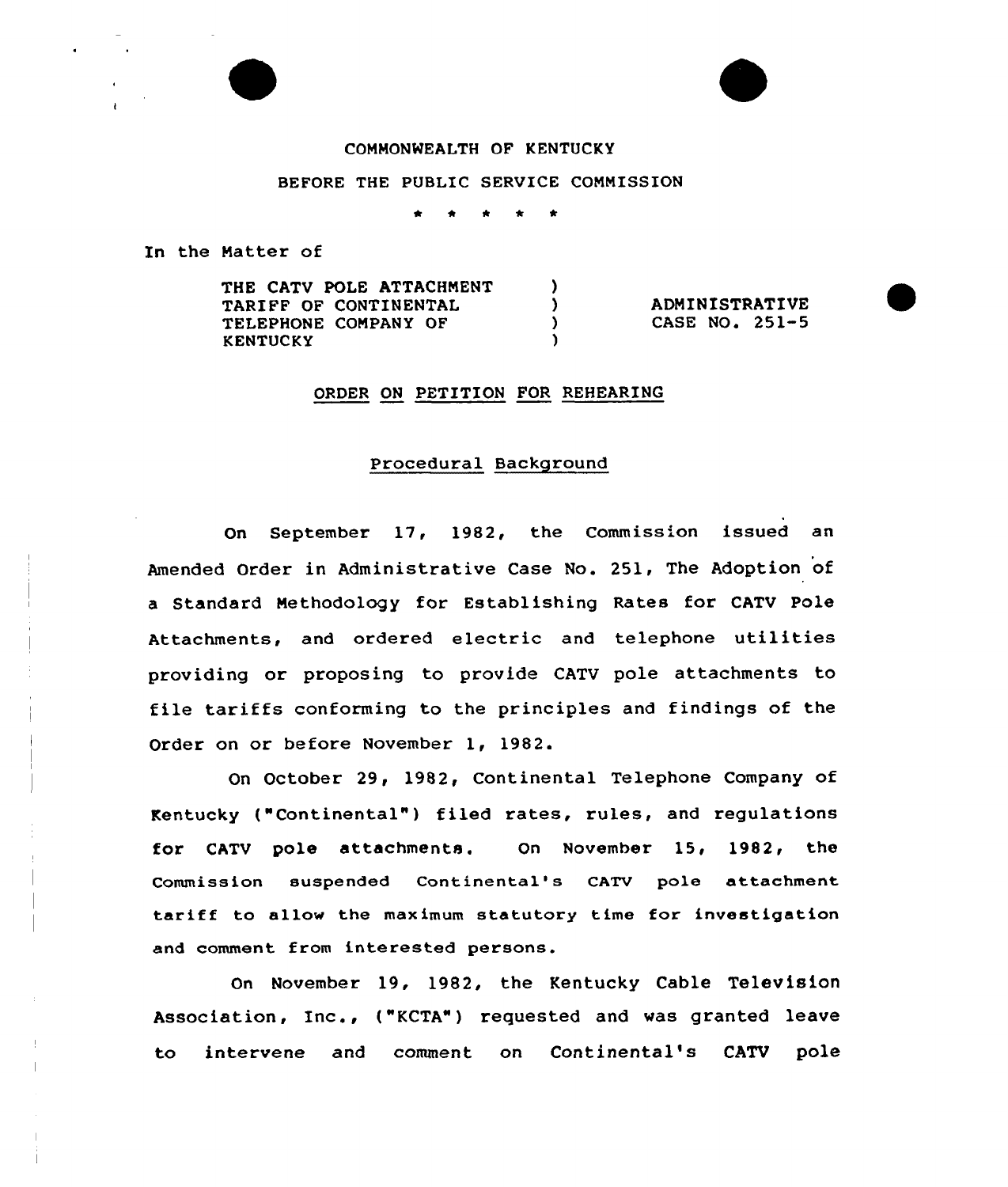attachment tariff. On January 17, 1983, KCTA filed <sup>a</sup> statement of objections to various CATV pole attachment tariffs, including Continental's tariff. On Nay 23, 1983, the Commission issued its Order on Continental's CATV pole attachment tariff.

On Nay 27, 1983, Continental filed a petition for rehearing, requesting that the Commission reconsider paxagxaph <sup>4</sup> of its Order of Nay 23, 1983, which reads as follows:

> 4. Continental failed to provide suf-<br>ficient information to verify its<br>calculation of embedded pole costs. calculation of embedded pole costs. Therefore, information from plant records or another<br>reliable source showing the number of  $30$ -foot,  $35$ -foot,  $40$ -foot, and  $45$ -foot poles in service, and related pole<br>investment. The information should be classified according to vintage year.<br>Insofar as pre-1970 pole investment data<br>is unavailable on a vintage year basis, a pre-1970 composite of pole investment may be used. Also, any discrepancy betwee the total number of poles shown in the calculation of embedded pole costs and the total number of poles shown in the 1981 Annual Report should be explained.

Specifically, Continental requested relief from the requirement to file information on embedded pole investment by vintage yeax.

<sup>1</sup> The phrase "pre-1970" should read "pre-1971."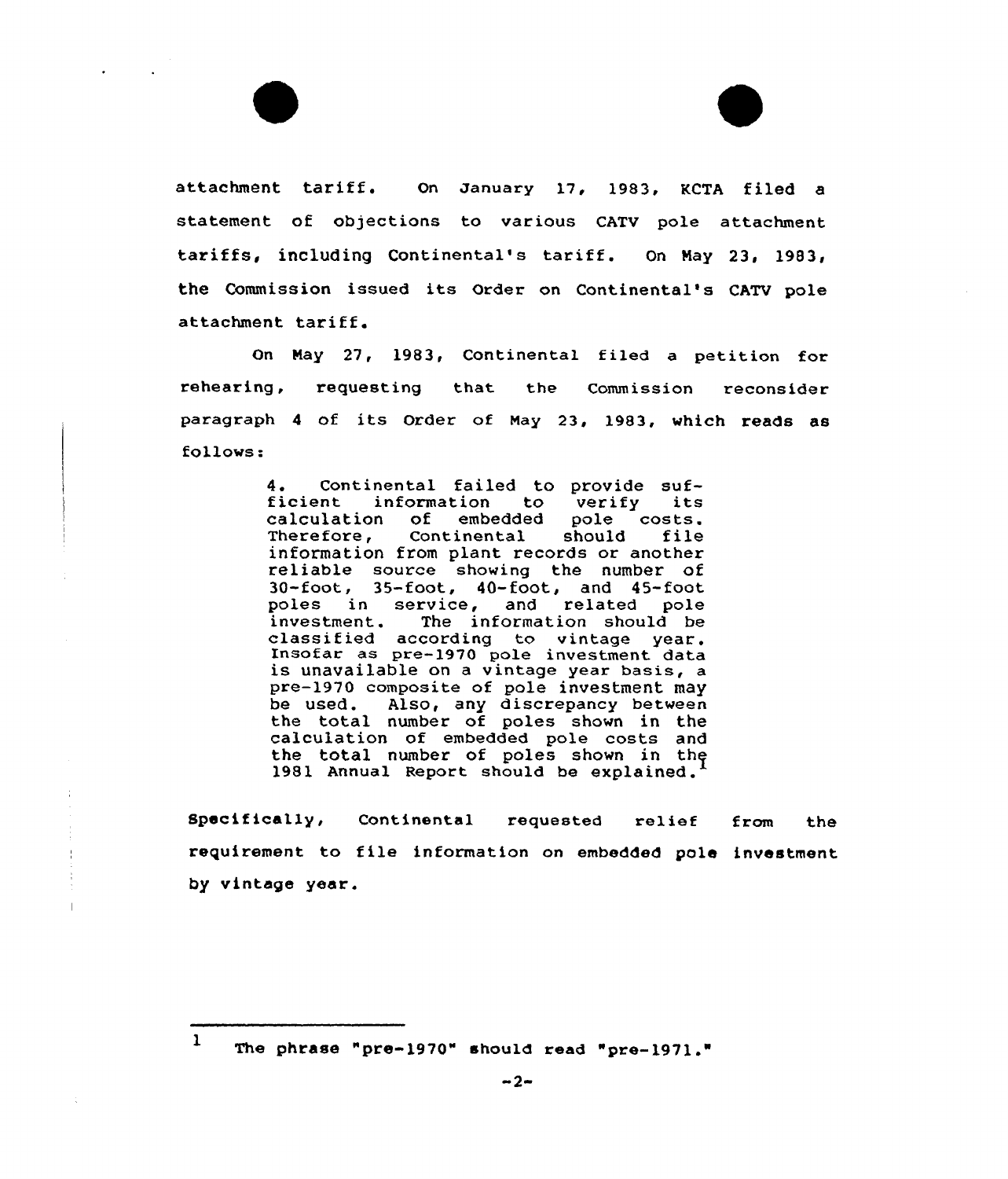On June 9, 1983, KCTA filed a statement of opposition to Continental's petition for rehearing.

### FINDINGS

The Commission, after consideration of the petition for rehearing and the evidence of record, is of the opinion and finds that:

1. The Amended order in Administrative Case No. <sup>251</sup> requires that Continental develop a weighted average cost of poles available for CATV attachments. Methodologically, this requires the use of vintage data concerning the number of pole placements and the unit cost of poles on an annual or other reasonable basis. Continental filed vintage data for the period 1971-1980.

2. KCTA objected to Continental's failure to include investment in poles prior to 1971 in its calculation of cATv pole attachment rates. The commission sustained KCTA's objection on pages 2-3 in paragraphs <sup>1</sup> and <sup>4</sup> of its Order of Nay 23, 1983. KCTA argued and the Commission agreed that Continental's failure to include pre-1971 investment in poles distorts the pole attachment rate calculations, and is inconsistent with the methodology outlined in the Amended Order in Administrative Case No. 251.

3. Continental's petition for rehearing should be denied and Continental should file revised CATV pole attachment rates that include pre-1971 investment in poles,

 $-3-$ 

المنادي المتواطئ المتحافظ فالمستعد